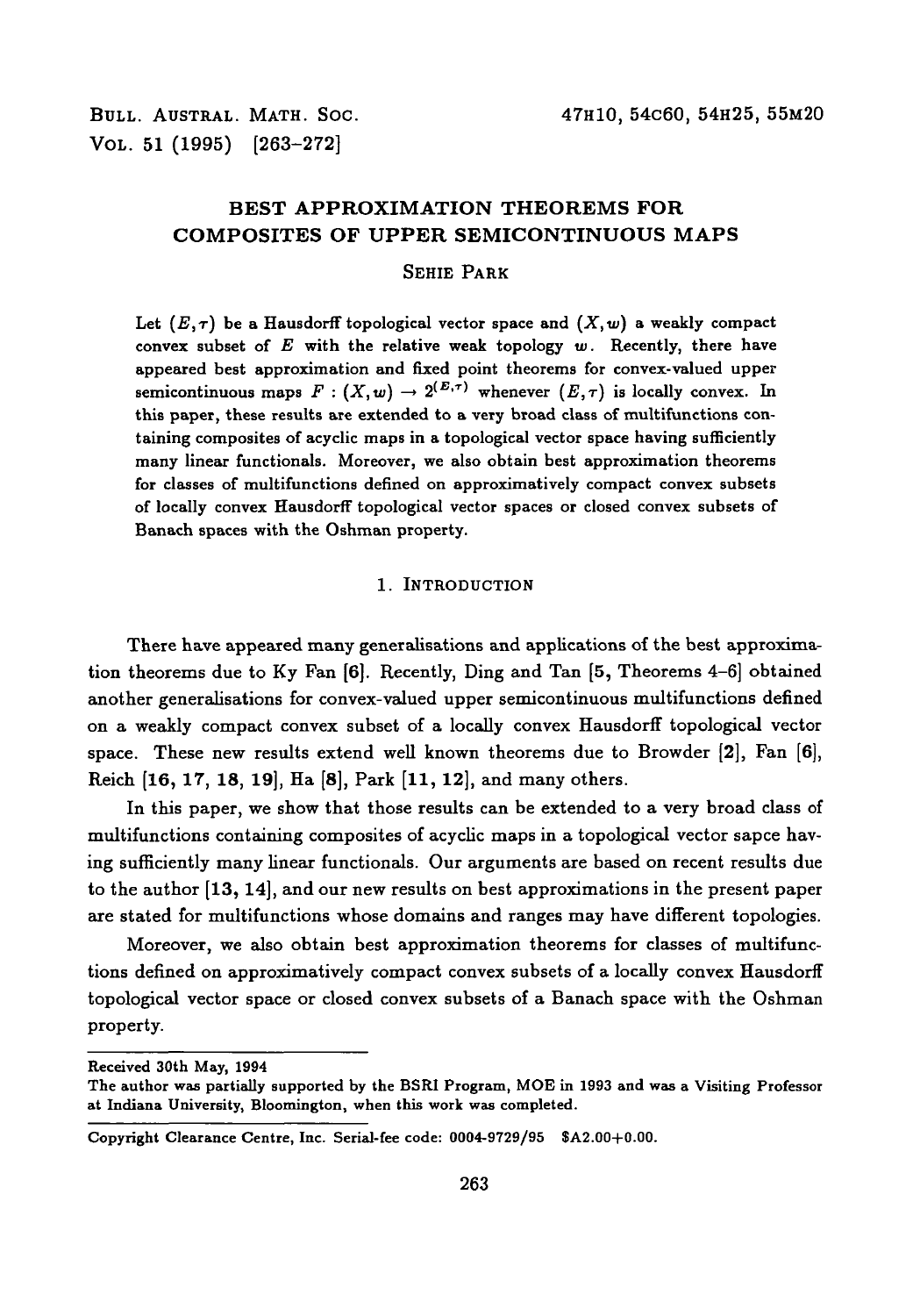## $264$  S. Park [2]

#### 2. PRELIMINARIES

A multifunction or set-valued map (simply, map)  $F: X \to 2^Y$  is a function with nonempty set-values  $Fx \subset Y$  for each  $x \in X$ . The set  $\{(x, y) : y \in Fx\}$  is called either the graph of F or, simply, F. So  $(x, y) \in F$  if and only if  $y \in Fx$ .

For topological spaces X and Y, a map  $F: X \to 2^Y$  is upper semicontinuous (u.s.c.) if, for each closed set  $B \subset Y$ ,  $F^{-1}(B) = \{x \in X : Fx \cap B \neq \emptyset\}$  is closed in *X*; and *compact* if  $F(X) = \bigcup \{Fx : x \in X\}$  is contained in a compact subset of *Y*. A nonempty topological space is *acyclic* if all of its reduced Cech homology groups over the rationals vanish.

A *convex space C* is a nonempty convex set with any topology that induces the Euclidean topology on the convex hulls of its finite subsets. Such convex hulls are called *poly topes.* See [9].

Given a class X of maps,  $X(X, Y)$  denotes the set of all maps  $F: X \to 2^Y$ belonging to  $X$ , and  $X_c$  the set of all finite composites of maps in  $X$ .

A class 21 of maps is one satisfying the following:

- (i)  $\mathfrak A$  contains the class  $\mathbb C$  of (single-valued) continuous functions;
- (ii) each  $F \in \mathfrak{A}_c$  is u.s.c. and compact-valued; and
- (iii) for any polytope P, each  $F \in \mathfrak{A}_c(P, P)$  has a fixed point.

Examples of  $\mathfrak A$  are  $\mathbb C$ , the Kakutani maps  $\mathbb K$  (with convex values), the acyclic maps V (with acyclic values), the approachable maps A in topological vector spaces [3], admissible maps in the sense of Górniewicz [7], permissible maps in Dzedzej [4], and others. Moreover, we define

 $F \in \mathfrak{A}_{c}^{\sigma}(X,Y) \Longleftrightarrow$  for any  $\sigma$ -compact subset *K* of *X*, there is a  $\Gamma \in \mathfrak{A}_{c}(K,Y)$ such that  $\Gamma x \subset Fx$  for each  $x \in K$ .

 $F \in \mathfrak{A}_{\alpha}^{\kappa}(X,Y) \Longleftrightarrow$  for any compact subset *K* of *X*, there is a  $\Gamma \in \mathfrak{A}_{\alpha}(K,Y)$  such that  $\Gamma x \subset Fx$  for each  $x \in K$ .

A class  $\mathfrak{A}_{c}^{\kappa}$  is said to be *admissible*. Note that  $\mathfrak{A} \subset \mathfrak{A}_{c} \subset \mathfrak{A}_{c}^{\sigma} \subset \mathfrak{A}_{c}^{\kappa}$ . Examples of  $\mathfrak{A}^{\sigma}_{\epsilon}$  are  $\mathbb{K}^{\sigma}_{\epsilon}$  due to Lassonde [10] and  $V^{\sigma}_{\epsilon}$  due to Park, Singh, and Watson [15]. Note that  $\mathbb{K}_{c}^{\sigma}$  includes classes  $\mathbb{K}, \mathbb{R}$ , and  $\mathbb{T}$  in [10].

Let  $E = (E, \tau)$  be a topological vector space,  $E^*$  its topological dual, and  $S(E)$  $S(E, \tau)$  the family of all continuous seminorms on  $(E, \tau)$ . Let w denote the weak topology of *E*. We say that  $E^*$  separates points of *E* if for each  $x \in E$  with  $x \neq 0$ , there exists a  $\phi \in E^*$  such that  $\phi(x) \neq 0$ ; that is, if  $x \neq 0$ , then  $p(x) > 0$  for some  $p \in S(E, w) \subset S(E, \tau)$  by taking  $p(x) = |\phi(x)|$  for all  $x \in E$ .

The following are due to the author :

LEMMA 1. [13, Theorem 4] Let *X be* a *nonempty convex subset of* a *locally convex Hausdorff topological vector space E, and*  $F \in \mathfrak{A}_{\epsilon}^{\sigma}(X,X)$ *. If F is compact,*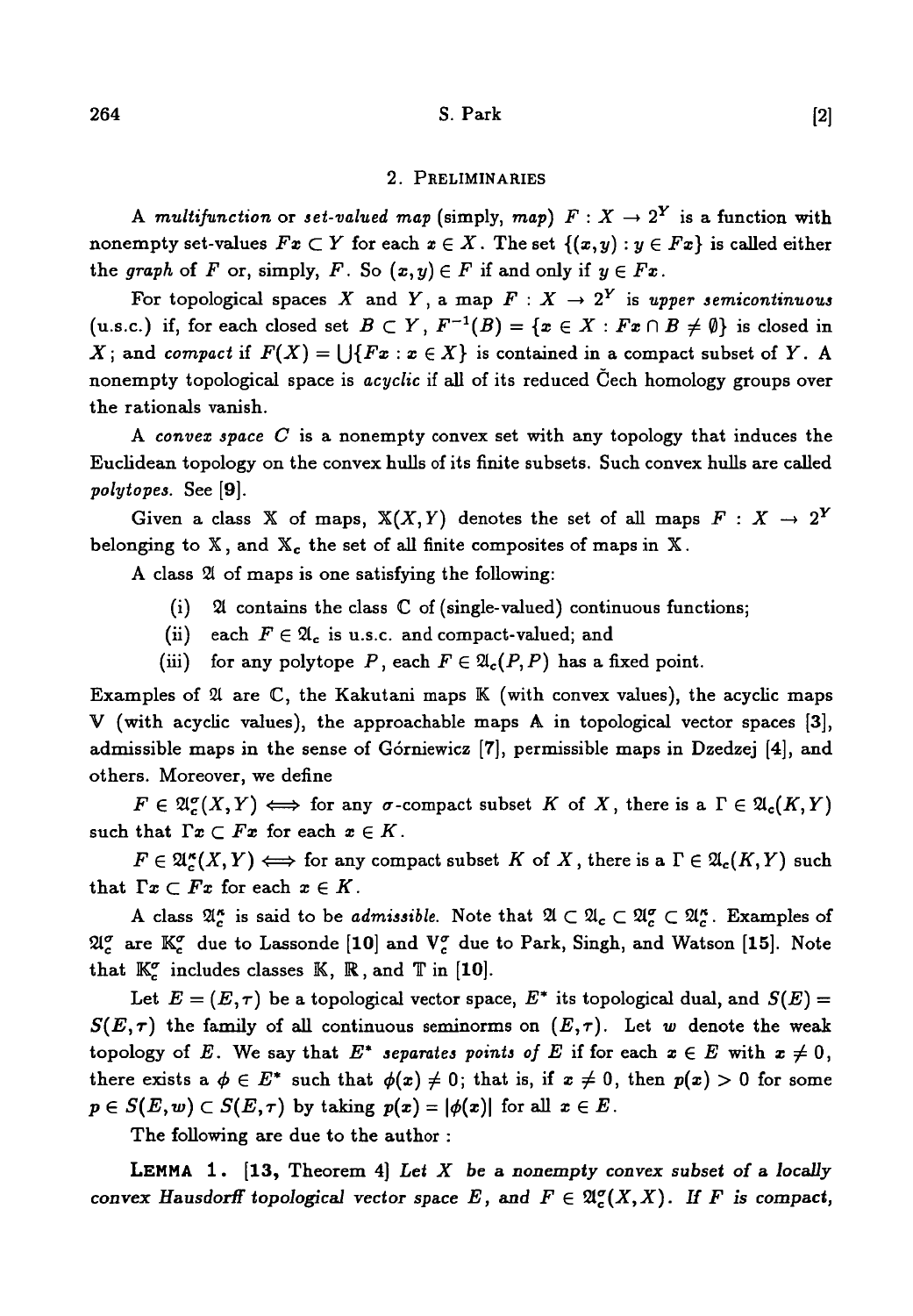*then F has* a *fixed point.*

LEMMA 2 . [14, Theorem 3] *Let X be a compact convex space, Y* a *Hausdorff* space, and  $F \in \mathfrak{A}^n_{\mathcal{I}}(X,Y)$ . Let  $\phi: X \times Y \to \mathbb{R}$  be a continuous function such that for *each*  $y \in Y$ ,  $x \mapsto \phi(x, y)$  is quasiconvex on X. Then there exists an  $(x_0, y_0) \in F$  such *that*

$$
\phi(x_0,y_0)\leqslant \phi(x,y_0)\quad \text{ for all }\quad x\in X.
$$

Let *C* be a nonempty subset of a Hausdorff topological vector space E and  $p \in$  $S(E)$ . For each  $y \in E$ , define  $d_p(y, C) = \inf \{p(y-x) : x \in C\}$  and the set of best *approximations* to  $y \in E$  from C by  $Q_p(y) = \{x \in C : p(y-x) = d_p(y, C)\}\.$  We use *d* instead of  $d_p$  if p is a norm. The multifunction  $Q_p$  thus defined is called the metric *projection* onto *C* if  $Q_p(y) \neq \emptyset$  for each  $y \in E$ .

In  $(E, \tau)$ , let Bd, Int, and  $\tau$  denote the boundary, interior, and closure, respectively, with respect to  $\tau$ .

The *inward* and *outward sets* of  $X \subset E$  at  $x \in E$ ,  $I_X(x)$  and  $O_X(x)$ , are defined as follows:

$$
I_X(x) = \{x + r(u - x) : u \in X, r > 0\},\,
$$
  

$$
O_X(x) = \{x + r(u - x) : u \in X, r < 0\}.
$$

For a topological space X, a real function  $f : X \to \mathbb{R}$  is *lower semicontinuous* (l.s.c.) if  $\{x \in X : fx > r\}$  is open for each  $r \in \mathbb{R}$ .

The following is well known:

**LEMMA** 3. Let X and Y be topological spaces,  $h : X \times Y \rightarrow \mathbb{R}$  *l.s.c.*, and  $F: X \to 2^Y$  a compact-valued u.s.c. multifunction. Then  $x \mapsto \inf\{h(x,y) : y \in Fx\}$  is *l.s.c. on X.*

#### 3. FOR COMPACT CONVEX SPACES

We begin with the following best approximation theorem:

THEOREM 1. *Let C be a compact convex space, E* a *Hausdorff topological vector space containing C as a subset, and*  $F \in \mathfrak{A}_{c}^{\kappa}(C, E)$ . Let  $p : E \to \mathbb{R}$  be a quasiconvex *function such that*

 $(*)$  $(v, y) \mapsto p(x - y)$  is continuous for  $(x, y) \in C \times E$ .

*Then there exists an*  $(x_0, y_0) \in F$  such that

$$
p(x_0-y_0)\leqslant p(z-y_0) \quad \text{for all} \quad z\in C.
$$

PROOF: Since  $C$  is compact, we may assume that  $F\in \mathfrak{A}_\mathsf{c}(C,E)$ . Let  $\phi: C\times E\to \mathsf{c}$ R be defined by  $\phi(x,y) = p(x-y)$  for  $x \in C$  and  $y \in E$ . Then  $\phi$  is continuous such that for each  $y \in Y$ ,  $x \mapsto \phi(x,y)$  is quasiconvex on C. Therefore, by Lemma 2, the conclusion follows. D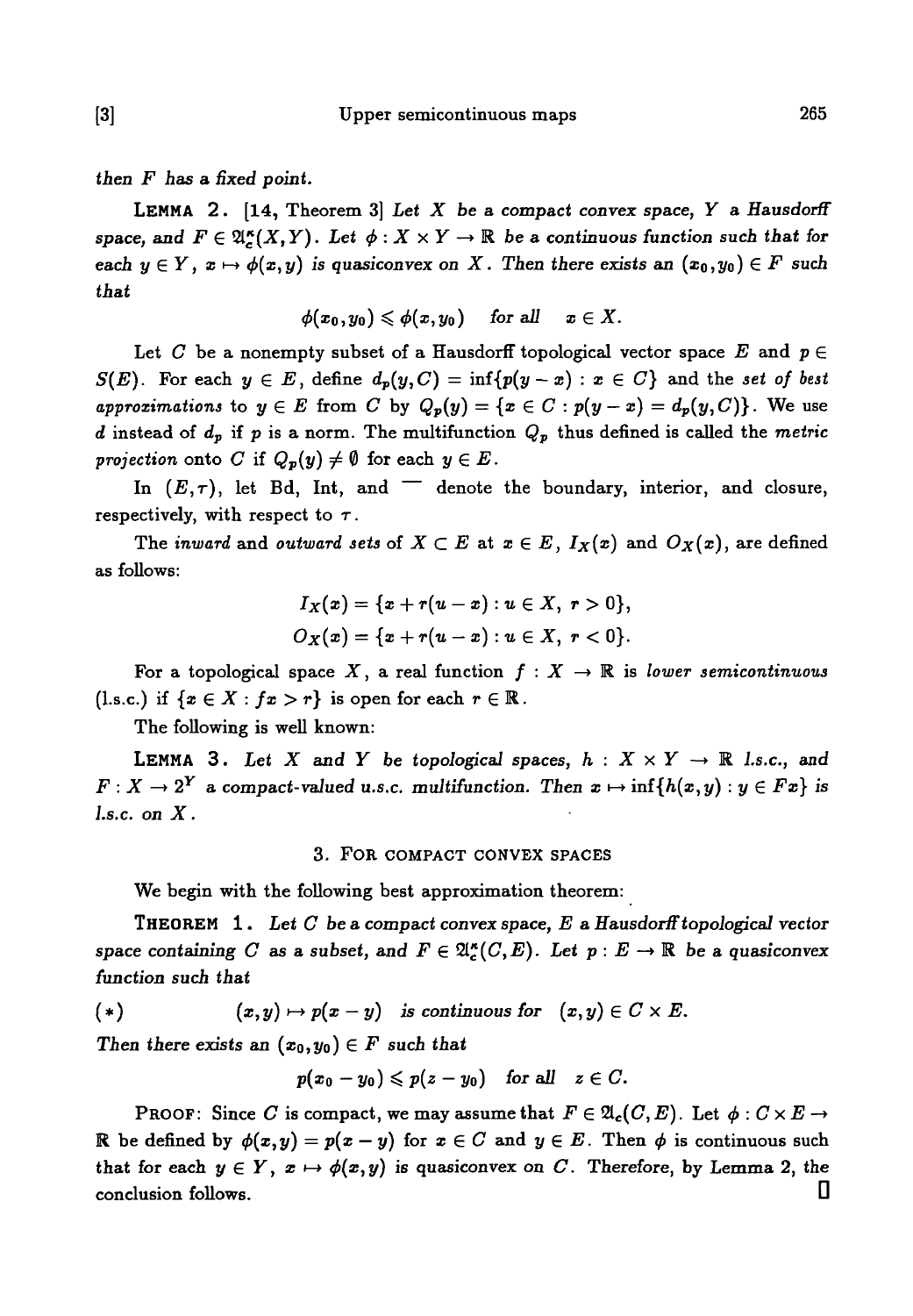EXAMPLES. 1. If C has the relative topology with respect to E and  $p : E \to \mathbb{R}$  is a quasiconvex continuous function, then clearly  $(x,y) \mapsto p(x-y)$  is continuous on  $C \times E$ . Moreover, for  $x \in E$ , let  $C_x = \text{co}(C \cup \{x\})$  and

$$
n_C(x;p)=\{y\in E: p(x-y)\leqslant p(z-y)\quad \text{ for all }\quad z\in C_x\}.
$$

Then the conclusion becomes as follows: there exists an  $x_0 \in C$  such that  $F(x_0) \cap$  $n_c(x_0; p) \neq \emptyset$ . Therefore, Lassonde [9, Proposition 3.3.6] is a particular case of Theorem 1 for K and for locally convex Hausdorff topological vector spaces.

2. Let  $(C, \tau)$  and  $(C, w)$  denote the set C with the relative topology and the relative weak topology, respectively. Let  $p \in S(E,w)$ . Then  $(x,y) \mapsto p(x-y)$  is continuous on  $(C, w) \times (E, \tau)$  and on  $(C, \tau) \times (E, w)$ .

THEOREM 2 . Let C *be a compact convex space, E a Hausdorff topological vector* space containing C as a subset, and  $F \in \mathfrak{A}_{\kappa}^{\kappa}(C, E)$ . Then, for each  $p \in S(E, w)$ *satisfying*  $(*)$ , *there exists an*  $(x_0, y_0) \in F$  *satisfying* 

$$
p(x_0-y_0)=d_p(y_0,\overline{I}_C(x_0)).
$$

*Moreover,*  $x_0 \in \text{Bd } C$  whenever  $p(x_0 - y_0) > 0$ .

**PROOF:** By Theorem 1, we have an  $(x_0, y_0) \in F$  such that

$$
p(x_0-y_0)\leqslant p(y_0-z)\quad\text{ for all }z\in C.
$$

This implies

$$
p(x_0-y_0)\leqslant p(y_0-z)\quad\text{for all}\,\, z\in I_C(x_0).
$$

In fact, for  $z \in I_C(x_0) \backslash C$ , there exist  $u \in C$  and  $r > 1$  such that  $z = x_0 + r(u - x_0)$ . Suppose that  $p(x_0 - y_0) > p(y_0 - z)$ . Since

$$
\frac{1}{r}z+\left(1-\frac{1}{r}\right)x_0=u\in C,
$$

we have

$$
p(y_0-u)\leqslant \frac{1}{r}p(y_0-z)+\left(1-\frac{1}{r}\right)p(x_0-y_0)
$$

a contradiction. Moreover, since  $p \in S(E,w) \subset S(E,\tau)$  and p is continuous on  $(E,\tau)$ , we have

$$
p(x_0-y_0) \leq p(y_0-z)
$$
 for all  $z \in \overline{I}_C(x_0)$ .

Since  $x_0 \in \overline{I}_C(x_0)$ , this implies

$$
p(x_0-y_0)=d_p(y_0,\overline{I}_C(x_0)).
$$

Further, if  $x_0 \in \text{Int } C$ , then  $I_C(x_0) = E$ . Since  $y_0 \in E$ , this implies  $d_p(y_0, \overline{I}_C(x_0)) =$  $p(x_0 - y_0) = 0$ . This completes our proof.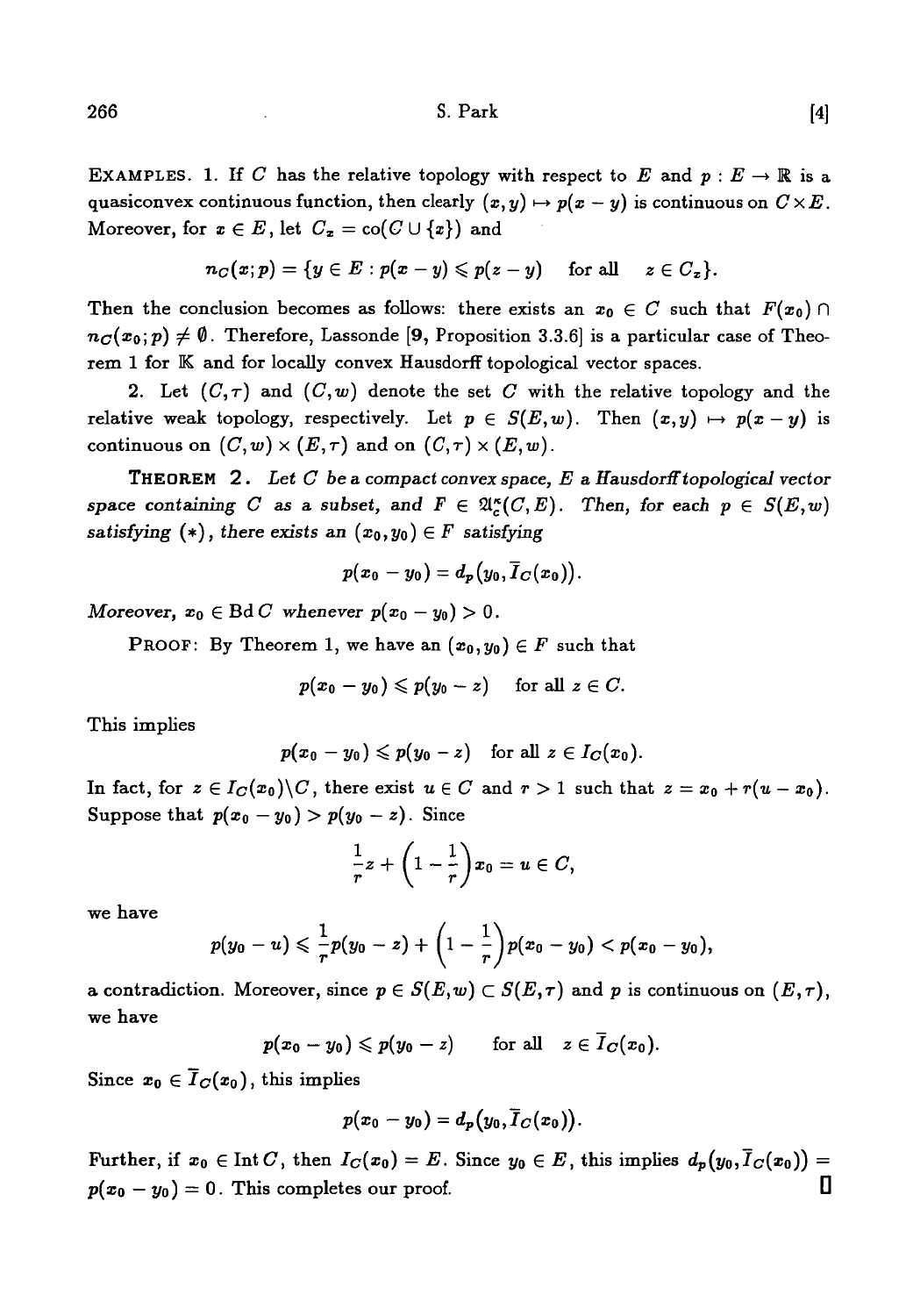REMARKS. 1. Note that, in Theorem 2, the topologies of C and *E* are related only by (\*). Therefore, it is sufficient to assume that

- (i) as a convex space, *C* has any topology finer than the relative weak topology with respect to *E*, and
- (ii) *E* has any topology finer than its weak topology.

2. As in our previous work [14], for  $F \in \mathfrak{A}_c^{\kappa}(C, E)$ , define  $F' : C \to 2^E$  by  $F'x = 2x - Fx$  for  $x \in C$ . If  $F' \in \mathfrak{A}_{c}^{*}(C, E)$ , then there exists an  $(x_0, y_0) \in F$  such that

$$
p(x_0-y_0)=d_p(y_0,\overline{O}_C(x_0)).
$$

Note that if  $F$  belongs to  $K$  or  $V$ , so does  $F'$ .

PARTICULAR FORMS. (1) Sehgal, Singh, and Smithson [21, Corollary 1] is a particular case of Theorem 2 for a locally convex Hausdorff topological vector space  $(E, \tau)$  and for a single-valued map  $F = f \in \mathbb{C}((C, w), (E, \tau))$ .

(2) For a single-valued map  $f \in \mathbb{C}((C,\tau),(E,\tau))$ , Theorem 2 improves Reich [17, Theorem 1.6] for locally convex Hausdorff topological vector spaces and Fan [6, Theorem 2] for normed vector spaces.

From Theorem 2 we deduce the following form of Park [14, Theorem 4] with a different proof.

THEOREM 3 . *Let C be* a *compact convex space, E a topological vector space containing C as a subset, and*  $F \in \mathfrak{A}_{c}^{k}(C, E)$ *. Suppose that*  $E^*$  separates points of E and that for each  $p \in S(E, w)$ , the condition (\*) holds. Then we have either

- $(1)$  F has a fixed point; or
- (2) there exist a  $p \in S(E, w)$ , an  $x_0 \in \text{Bd } C$ , and a  $y_0 \in Fx_0$  satisfying

$$
0 < p(x_0 - y_0) = d_p(y_0, \overline{I}_C(x_0)).
$$

PROOF: We may assume that  $F \in \mathfrak{A}_c(C, E)$ . By Theorem 2, for each  $p \in S(E, w)$ , there exists an  $(x_0, y_0) \in F$  such that  $p(x_0 - y_0) = d_p(y_0, \overline{I}_C(x_0))$ . Suppose that (2) does not hold. Then, for each  $p \in S(E,w)$ , there exists an  $(x,y) \in F$  such that  $p(x - y) = 0$ ; that is;

$$
F[p]=\{x\in C:d_p(x,Fx)=0\}\neq\emptyset.
$$

By putting  $X = C$ ,  $Y = (E, \tau)$ , and  $h(x, y) = p(x - y)$  in Lemma 3, we know that  $x \mapsto d_p(x, Fx)$  is l.s.c. Therefore,  $F[p]$  is closed in *C*. Moreover, for a finite subset  ${p_1, p_2, \cdots, p_n}$  of  $S(E, w)$ , we have  $p = \sum p_i \in S(E, w)$  and  $F[p] =$ *i*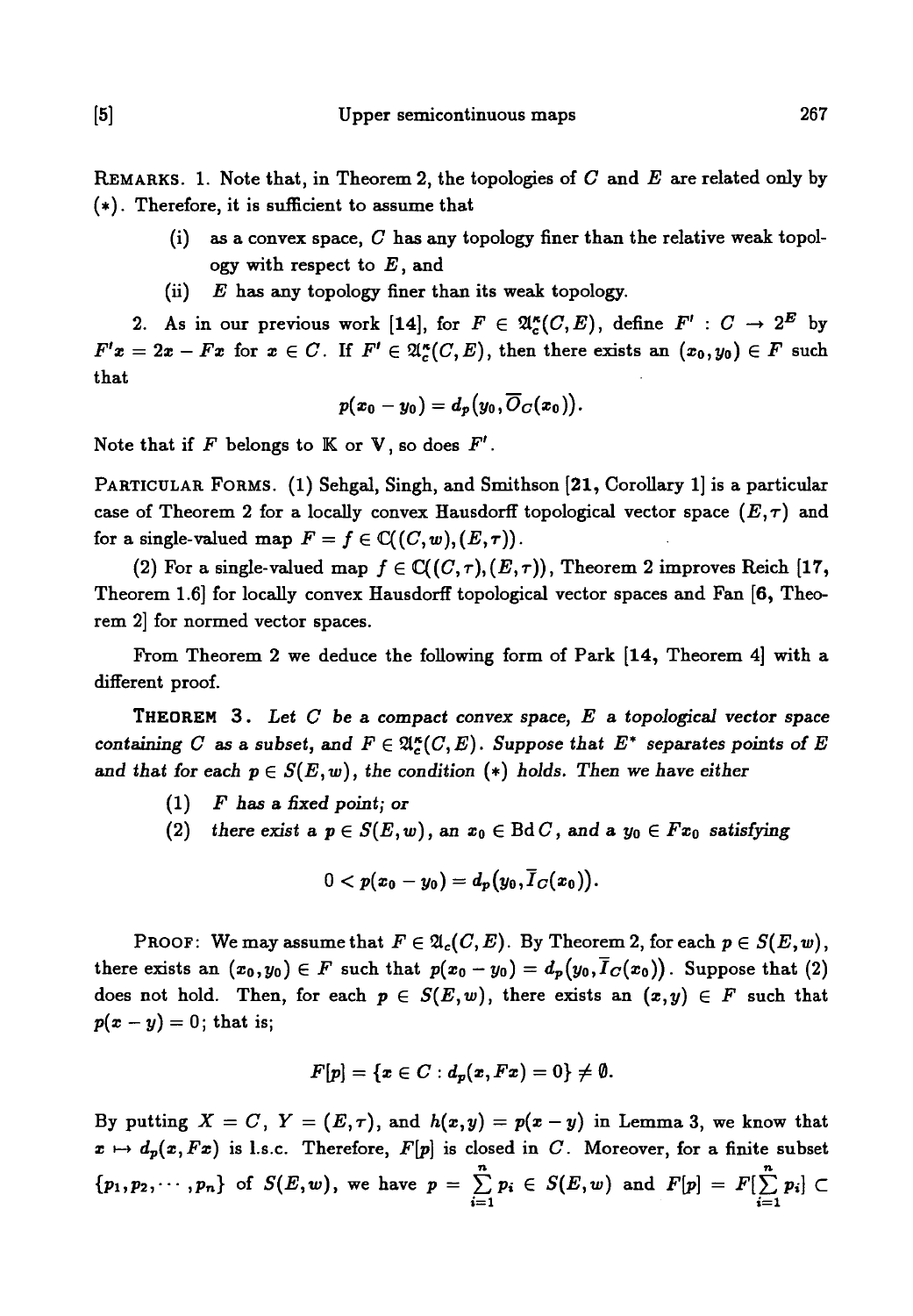$\bigcap_{i=1}^{n} F[p_i]$ . Therefore,  $\{F[p] : p \in S(E,w)\}$  is a family of closed subsets of *C* with the finite intersection property. Since C is compact, there exists a  $u \in \bigcap \{F[p] : p \in$  $S(E,w)$ .

Suppose that  $u \notin Fu$ . Then the origin 0 does not belong to the compact set  $K = u - Fu$  of  $(E, \tau)$ . Let  $z \in K$ . Since  $E^*$  separates points of  $(E, w)$ , there exists  $a \phi \in E^* = (E, w)^*$  such that  $\phi(z) \neq 0$ . By putting  $p_z(x) = |\phi(x)|$  for  $x \in E$ , we know that  $p_z \in S(E, w) \subset S(E, \tau)$  and  $p_z(z) > 0$ . Since  $p_z \in S(E, \tau)$  is continuous on K, there exists an open neighbourhood  $U_z$  of z in K such that  $p_z(y) > 0$  for every  $y \in U_z$ . Let  $\{U_{z_1}, \cdots, U_{z_k}\}$  be a finite subcover of the cover  $\{U_z\}_{z \in K}$  of K and let  $p_u = \sum_{i=1}^k p_{z_i} \in S(E,w)$ . Since  $p_u|_K$  is continuous, it attains its infimum on *K*. Since the infimum can not be zero, we have  $d_{p_u}(u, Fu) > 0$ . This contradicts  $u \in \bigcap \{F[p] : p \in S(E,w)\} \neq \emptyset$ . This completes our proof.  $\square$ 

REMARK. As for Theorem 2, if  $F' \in \mathfrak{A}_{\epsilon}^*(C, E)$ , then the inward set in the conclusion (2) of Theorem 3 can be replaced by the outward set.

PARTICULAR FORMS. Theorem 3 extends Ding and Tan [5, Theorem 4], where *{E,r)* is locally convex and  $F \in K((C, w), (E, \tau))$ , which in turn extends earlier works of Fan [6, Theorem 1], Browder [2, Corollaries 1 and 1'], Reich [16, Lemma 1.6], Ha [8, Theorem 3], and Park [12, Theorem 3].

**THEOREM** 4. Under the hypothesis of Theorem 3, F has a fixed point  $x_0 \in C$  if *one of the following conditions holds:*

*For each*  $x \in \text{Bd } C \backslash F_x$ ,

(0) for each  $y \in Fx$  and each  $p \in S(E, w)$ ,  $p(x - y) > 0$  implies

 $p(x-y) > d_p(y, \overline{I}_C(x)).$ 

(i) for each  $y \in Fx$ , there exists a number  $\lambda$  (real or complex, depending on *whether E is real or complex) such that*

 $|\lambda| < 1$  and  $\lambda x + (1 - \lambda)y \in \overline{I}_C(x)$ .

(ii)  $Fx \subset \overline{I}_C(x)$ .

(iii) for each  $y \in Fx$ , there exists a number  $\lambda$  (as in (i)) such that

 $|\lambda| < 1$  and  $\lambda x + (1 - \lambda)y \in C$ .

- (iv)  $Fx \subset IF_C(x) = \{x + c(u-x) : u \in C, \text{ Re } c > 1/2\}.$
- (v)  $Fx\subset C$ .
- $(vi)$   $F(C) \subset C$ .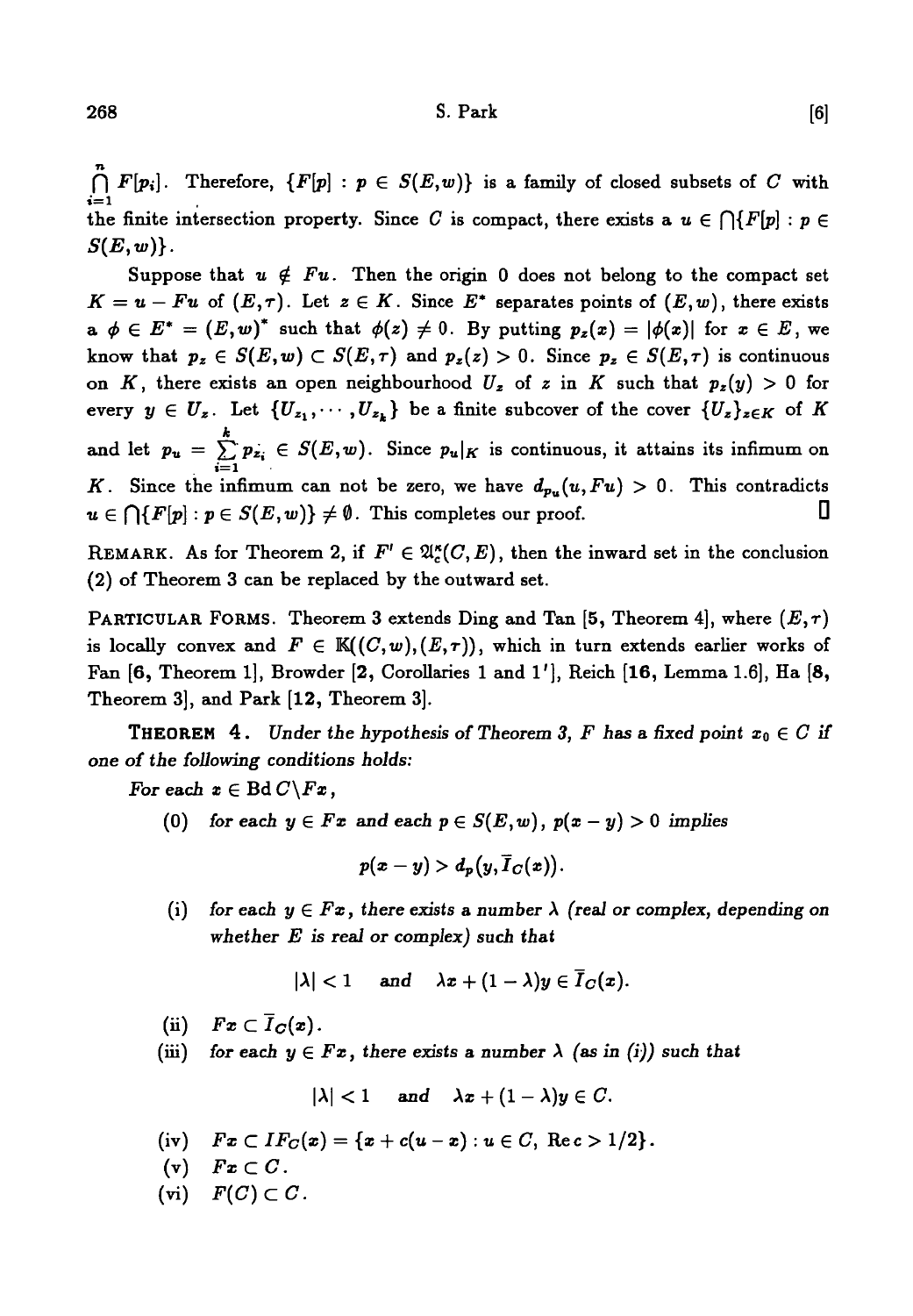PROOF: (0) Clear from Theorem 3.

(i) For any  $p \in S(E, w)$  satisfying  $p(x - y) > 0$ , put  $z = \lambda x + (1 - \lambda)y$  in (0). Then we have

$$
p(y-z)=p(\lambda y-\lambda x)=|\lambda|p(x-y)
$$

since  $|\lambda| < 1$ .

- (ii) If  $Fx \subset \overline{I}_C(x)$ , then for each  $y \in Fx$ , we can choose  $\lambda = 0$  in (i).
- (iii) Since  $C \subset I_C(x)$ , we clearly have (iii)  $\implies$  (i).
- (iv) It is well-known that (iv)  $\iff$  (iii).
- (v) If  $Fx \subset C$ , then for each  $y \in Fx$ , we can choose  $\lambda = 0$  in (iii).
- (vi) Clearly, we have  $(vi) \implies (v)$ .

REMARK. If  $F' \in \mathfrak{A}_{\sigma}^{\kappa}(C, E)$ , then the inward sets in (0), (i), (ii), and (iv) can be replaced by the corresponding outward sets.

PARTICULAR FORMS. (1) Ding and Tan [5, Theorems 5 and 6] are Theorem 4(0) and (i), respectively, for a locally convex Hausdorff topological vector space  $(E, \tau)$  and  $F \in K((C, w), (E, \tau))$ , which in turn extend earlier works of Fan [6, Theorem 3], Reich [16, Theorem 1.7], [18, Theorem 3.1], [19, Theorem 2], Ha [8, Theorem 4], and Park [12, Theorem 4].

(2) Roux and Singh [20, Theorems 5 and 6] are particular cases of Theorem 4(iii) for  $F = f \in \mathbb{C}((C,\tau), (E,w))$  and  $F = f \in \mathbb{C}((C,w), (E,\tau))$ .

(3) Arino, Gautier, and Penot  $[1,$  Theorem 1 is a particular form of Theorem  $4(v)$ for a weakly sequentially continuous funciton  $F = f : (C, w) \to (C, w)$ , where  $(E, \tau)$  is a metrisable locally convex Hausdorff topological vector space.

(4) For other well-known particular forms of Theorem 4, see Park [14].

Theorem 4(vi) can be restated as follows:

**COROLLARY** 1. Let C be a compact convex space,  $E = (E, \tau)$  a topological *vector space on which E\** separates *points such that E contains C as a subset and, for each*  $p \in S(E, w)$ *,*  $(x, y) \mapsto p(x - y)$  *is continuous for*  $(x, y) \in C \times E$ . Then any  $F \in \mathfrak{A}_{\epsilon}^{\kappa}(C, (C, \tau))$  has a fixed point.

From Corollary 1, we have the following:

COROLLARY 2 . *Let C be a compact convex subset of a topological vector space E* on which  $E^*$  separates points. Then any  $F \in \mathfrak{A}^{\kappa}_c(C, C)$  has a fixed point.

Note that, even for  $\mathfrak{A} = \mathbb{K}$ , Corollary 2 includes historically well-known fixed point theorems of Brouwer (1912), Schauder (1927,1930), Tychonoff (1935), Kakutani (1941), Bohnenblust and Karlin (1950), Fan (1952, 1964), Glicksberg (1952), Granas and Liu (1986), and many others. See Park [14].

**D**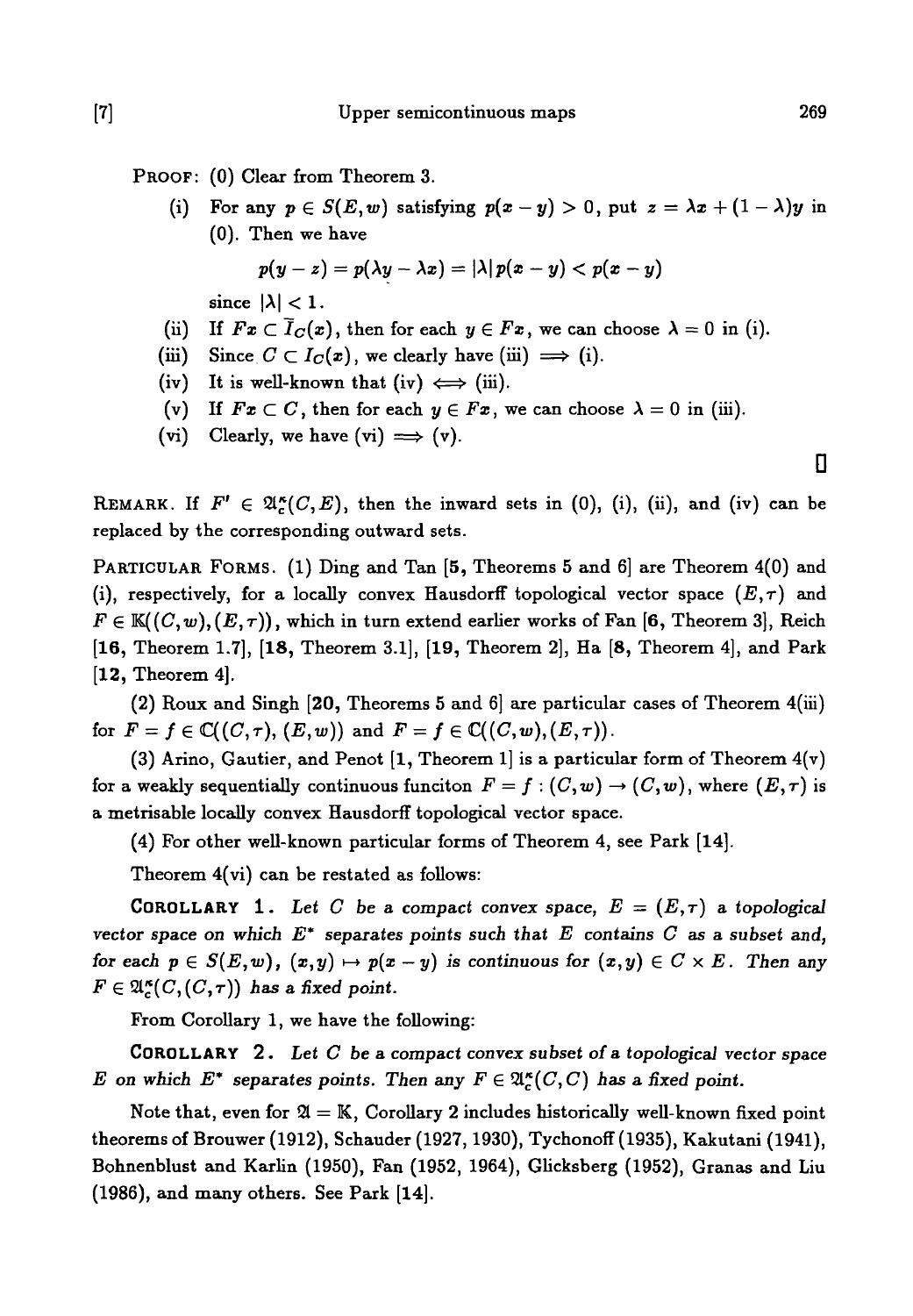#### 4. FOR APPROXIMATIVELY COMPACT SETS AND OTHERS

In this section, we consider best approximation theorems for the admissible maps defined on approximatively compact convex subsets of a locally convex Hausdorff topological vector space or closed convex subsets of a Banach space with the Oshman property. Consequently, we improve some results in [15].

In the sequel, *we assume that the class* 21 *contains* K.

Let *C* be a subset of a Hausdorff topological vector space *E* and  $p \in S(E)$ . Then *C* is called *approximatively compact* (with respect to  $p$ ) if, for each  $y \in E$ , every net  ${x<sub>\alpha</sub> : \alpha \in \Lambda}$  in *C* such that  $p(y-x_{\alpha}) \to d_p(y, C)$  has a subnet that converges to an element of C. It is well-known that the metric projection  $Q_p: E \to 2^C$  belongs to *K(E,C)* whenever *C* is approximatively p-compact and convex.

THEOREM 5 . Let *C be* a *nonempty approximatively compact, convex subset of* a locally convex Hausdorff topological vector space E, and  $F \in \mathfrak{A}^{\sigma}_{\epsilon}(C, E)$ . If F is *compact, then for each*  $p \in S(E)$ *, there exsits an*  $(x_0, y_0) \in F$  such that

$$
p(x_0-y_0)=d_p(y_0,\overline{I}_C(x_0)).
$$

*Moreover,*  $x_0 \in \text{Bd } C$  whenever  $p(x_0 - y_0) > 0$ .

PROOF: Since  $Q_p \in \mathbb{K}(E,C)$ , by assumption, we have  $Q_p \in \mathfrak{A}(E,C)$ . Since  $F \in \mathfrak{A}_{c}^{\sigma}(C, E)$  and  $\mathfrak{A}_{c}^{\sigma}$  is closed under composition (see [10, Proposition 2(1)], we have  $Q_pF \in \mathfrak{A}_{\epsilon}^{\sigma}(C, C)$ . Note that *F* is compact and that  $Q_p$  is a compact-valued u.s.c. map. Hence,  $Q_{\bm{p}}F$  is compact. Therefore, by Lemma 1,  $Q_{\bm{p}}F$  has a fixed point  $x_0 \in (Q_{\bm{p}}F)x_0$ ; that is, there exists a  $y_0 \in Fx_0$  such that

$$
x_0\in Q_p y_0=\{x\in C: p(x-y_0)=d_p(y_0,C)\}.
$$

Actually, this implies the conclusion as for Theorem 2.  $\Box$ 

PARTICULAR FORMS. For  $F \in V_c^{\sigma}(C, E)$ , Theorem 5 is due to Park, Singh, and Watson **[15,** Theorem 3], which includes Reich [18, Corollary 2.2].

From Theorem 5, we obtain the following fixed point theorem for normed vector spaces.

COROLLARY 3 . *Let C be an approximatively compact convex subset of a normed vector space* E, and  $F \in \mathfrak{A}^{\sigma}_c(C, E)$  compact. Suppose that

(0) for each  $x \in \text{Bd } C \backslash Fx$  and  $y \in Fx$ , we have

$$
||x-y|| > ||z-y|| \quad \text{for some} \quad z \in \overline{I}_C(x).
$$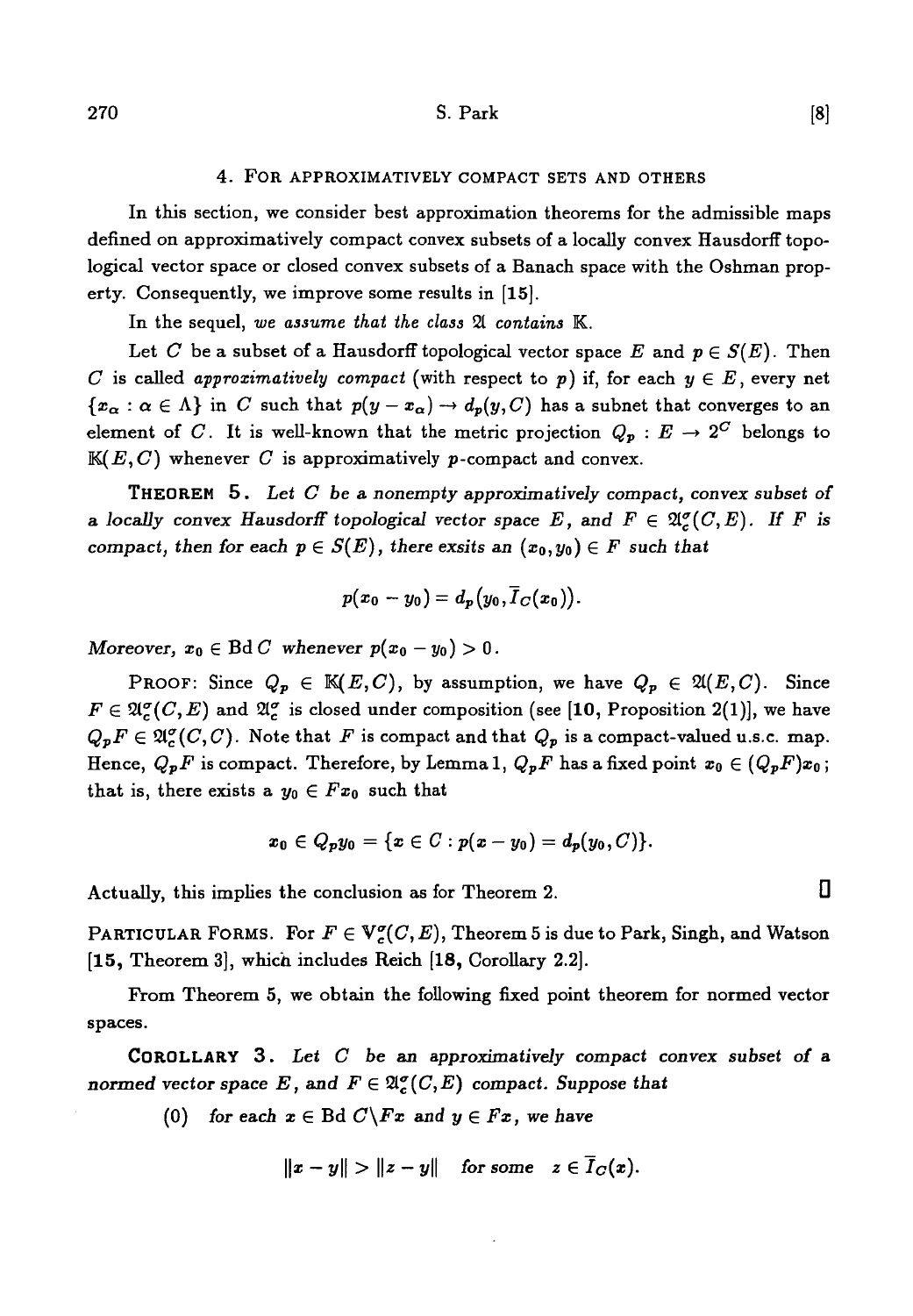*Then F has* a *fixed point.*

PROOF: By Theorem 5, there exists an  $(x_0, y_0) \in F$  such that  $||x_0 - y_0|| \leq$  $\|z - y_0\|$  for all  $z \in \overline{I}_C(x_0)$ . If  $x_0 \neq y_0$ , then  $x_0 \in$  Bd C and (0) leads a contradiction. This completes our proof.  $\Box$ 

PARTICULAR FORMS. For  $F \in V^{\sigma}(C, E)$ , Corollary 3 reduces to [15, Corollary 2]. Instead of the condition  $(0)$ , we can adopt any of  $(i)$ - $(vi)$  in Theorem 4.

REMARK. As for Theorems 2-4, if  $F' \in \mathfrak{A}^{\sigma}_{\epsilon}(C, E)$ , then the inward sets in Theorem 5 and Corollary 3 can be replaced by the corresponding outward sets.

Recall that a reflexive Banach space has the *Oshman property* if the metric projection on every closed convex subset belongs to K.

THEOREM 6 . *Let G be* a *closed convex subset of* a *Banach space E with the Oshman property, and*  $F \in \mathfrak{A}_{\kappa}^{\kappa}(C, E)$ *. If F is compact, then there exists an*  $(x_0, y_0) \in F$ *such that*

$$
||x_0-y_0||=d(y_0,\overline{I}_C(x_0)).
$$

 $\text{PROOF: Let } Q: E \to 2^C \text{ be the metric projection. Then } Q \in \mathbb{K}(E,C) \subset \mathfrak{A}(E,C)$ and  $QF \in \mathfrak{A}_{\alpha}^{\kappa}(C, C)$ . Note that  $QF$  is compact. Let  $K = \text{co } \overline{QF(C)}$  be the compact convex set in C. Then  $QF \in \mathfrak{A}_c^k(K,K)$ . By Corollary 2,  $QF$  has a fixed point  $x_0 \in C$ ; that is,  $x_0 \in (QF)x_0$ . Hence there exists a  $y_0 \in Fx_0$  satisfying  $x_0 \in Qy_0 = \{x \in C :$  $\|x-y_0\|=d(y_0,C)\}$ . This implies the conclusion as for Theorem 2.  $\hskip10mm\Box$ 

PARTICULAR FORMS. For  $F \in V_c^{\sigma}(C, E)$ , Theorem 6 is due to [15, Theorem 4], which includes Reich [18, Proposition 2.3].

COROLLARY 4 . *Let C be a closed convex subset of a Banach space E with the Oshman property, and*  $F \in \mathfrak{A}_{\kappa}^{\kappa}(C, E)$  *compact. Suppose that the condition (0) of Corollary 3 holds. Then F has* a *fixed point.*

The proof is like that of Corollary 3.

PARTICULAR FORMS. For  $F \in V_c^{\sigma}(\mathcal{C}, E)$ , Corollary 4 is due to [15, Corollary 3], which includes Reich [18, Proposition 3.2 and Theorem 3.3(b)], [19, Theorems 6 and 7].

#### **REFERENCES**

- [l] O. Arino, S. Gautier, and J.P. Penot, 'A fixed point theorem for sequentially continuous mappings with application to ordinary differential equations', *Funkcial. Ekvac.* 27 (1984), 273-279.
- [2] F.E. Browder, 'On a sharpened form of the Schauder fixed point theorem', *Proc. Nat. Acad. Sci. U.S.A.* 74 (1977), 4749-4751.